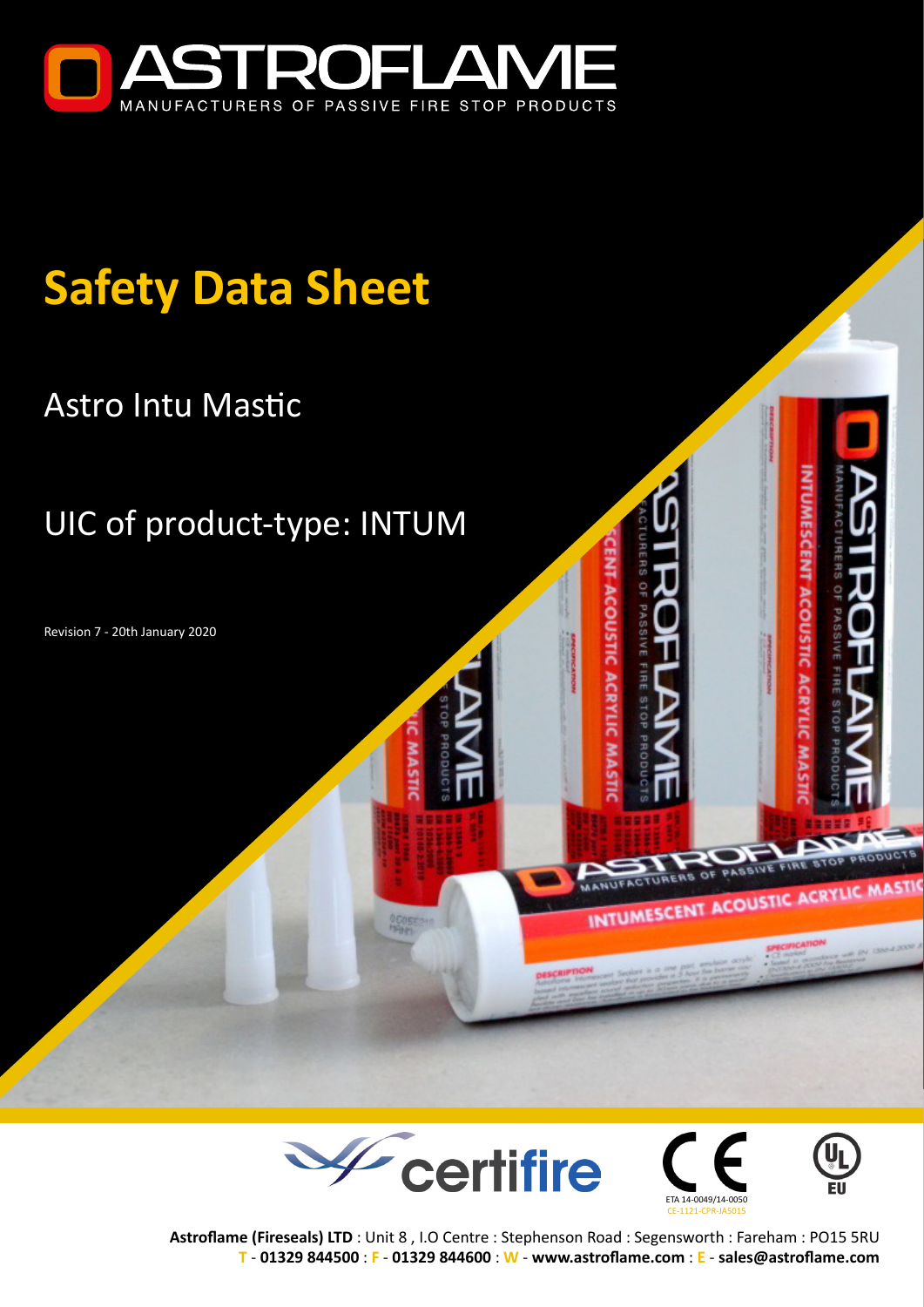

### Section 1: Identification of the substance/mixture and of the company/undertaking

#### 1.1 Product identifier

**Product Name** : Astro Intu Mastic

**Product Code** : AFIM

1.2. Relevant identified uses of the substance or mixture and uses advised against

**Use of substance/Mixture** : PC1 Adhesives, sealants

1.3. Details of the supplier of the safety data sheet

- **Company Name :** Astroflame (Fireseals) LTD Unit 8 , I.O Centre Stephenson Road Segensworth Fareham PO15 5RU United Kingdom
- **Tel Number :** (0) 44 1329 844500
- **Fax Number :** (0) 44 1329 844600
- **Email :** sales@astroflame.com

#### 1.4. Emergency telephone number

**Tel Number :** (0) 44 1329 844500 During office hours 08:00 - 17:30

### Section 2: Classification of the substance or mixture

#### 2.1. Classification of the substance or mixture

**Classification under CLP** : This product has no classification under CLP

#### 2.2. Label elements

**Label Elements :** This product has no label elements

#### 2.3. Other hazards

**PBT :** This product is not identified as a PBT/vPvB substance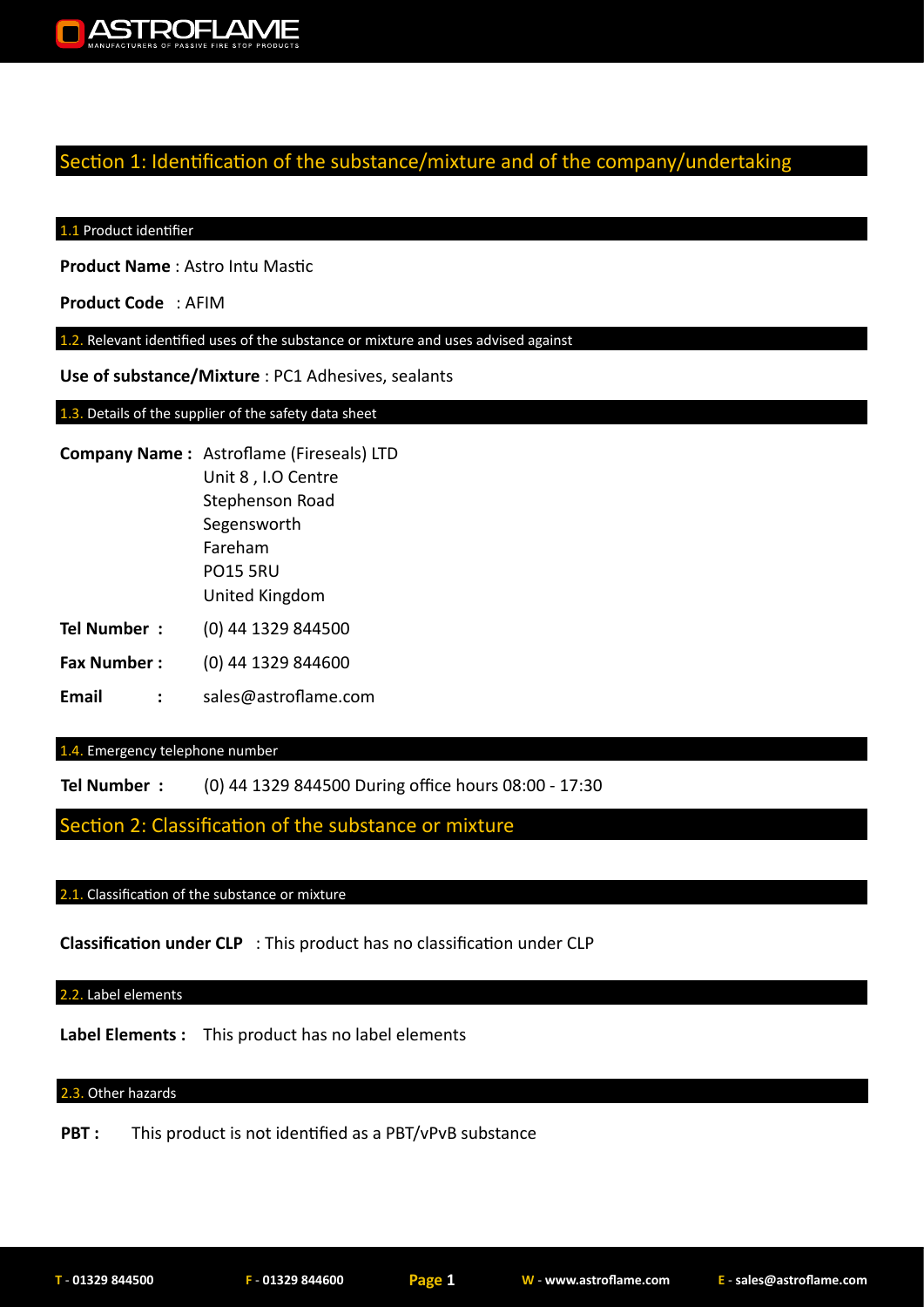

## Section 3: Composition/information on ingredients

#### 3.2. Mixtures

#### **Hazardous ingredients:**

#### CALCIUM CARBONATE

| <b>EINECS</b>                                              | <b>CAS</b> | <b>PBT/WEL</b>                                          | <b>CLP Classification</b> | Percent |
|------------------------------------------------------------|------------|---------------------------------------------------------|---------------------------|---------|
|                                                            | 1317-65-3  | Substance with a Community<br>workplace exposure limit. | $\overline{\phantom{a}}$  | 30-50%  |
| APYRAL - REACH registered number(s): 01-2119529246-39-XXXX |            |                                                         |                           |         |
| 244-492-7                                                  | 21645-51-2 | Substance with a Community<br>workplace exposure limit. | $\overline{\phantom{a}}$  | 10-30%  |
| <b>IOKAL ULTRAFINE</b>                                     |            |                                                         |                           |         |
| 207-439-9                                                  | 471-34-1   | Substance with a Community<br>workplace exposure limit. |                           | 1-10%   |

## Section 4: First aid measures

#### 4.1. Description of first aid measures

- Wash immediately with plenty of soap and water. **Skin Contact :**
- Bathe the eye with running water for 15 minutes. **Eye contact :**
- Wash out mouth with water. **Ingestion :**
- Consult a doctor **Inhalation :**

#### 4.2. Most important symptons and effects , both acute and delayed

- There may be mild irritation at the site of contact **Skin Contact :**
- There may be irritation and redness **Eye contact :**
- There may be irritation of the throat **Ingestion :**
- There may be irritation of the throat with a feeling of tightness in the chest **Inhalation :**

#### 4.3. Indication of any immediate medical attention and special treatment needed

**Immediate/special treatment :** Not applicable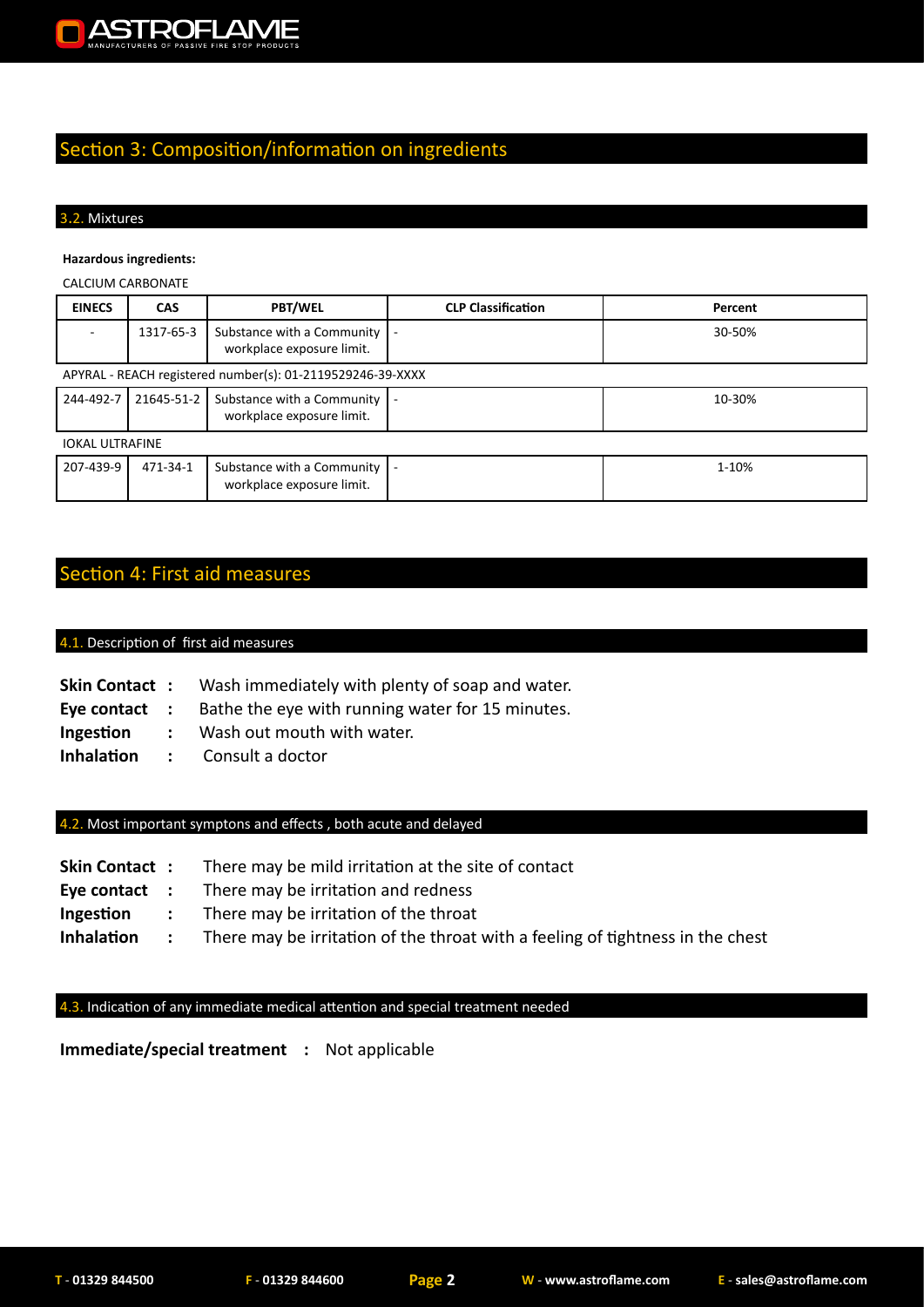

## Section 5: Fire-Fighting measures

#### 5.1. Extinguishing media

**Extinguishing Media** : Suitable extinguishing media for the surrounding fire should be used.

#### 5.2. Special hazards arising from the substance or mixture

**Exposure hazards : In combustion emits toxic fumes** 

#### 5.3. Advice for fire - fighters

**Advice for fire- fighters :** Wear self-contained breathing apparatus. Wear protective clothing to prevent contact with skin and eyes.

## Section 6: Accidental release measures

6.1. Personal precautions, protective equipment and emergency procedures

**Personal precautions :** Refer to section 8 of SDS for personal protection details.

#### 6.2. Environmental precautions

**Environmental :** Do not discharge into drains or rivers.

6.3. Methods and materials for containment and cleaning up

**Clean-up procedures :** Wash the spillage site with large amounts of water

#### 6.4. Reference to other sections

**Reference to other sections :** Refer to section 8 of SDS

## Section 7: Handling and storage

#### 7.1. Precautions for safe handling

**Handling requirements :** Avoid the formation or spread of dust in the air

7.2. Conditions for safe storage, including any incompatibilities

**Storage conditions : Store in cool, well ventilated area.**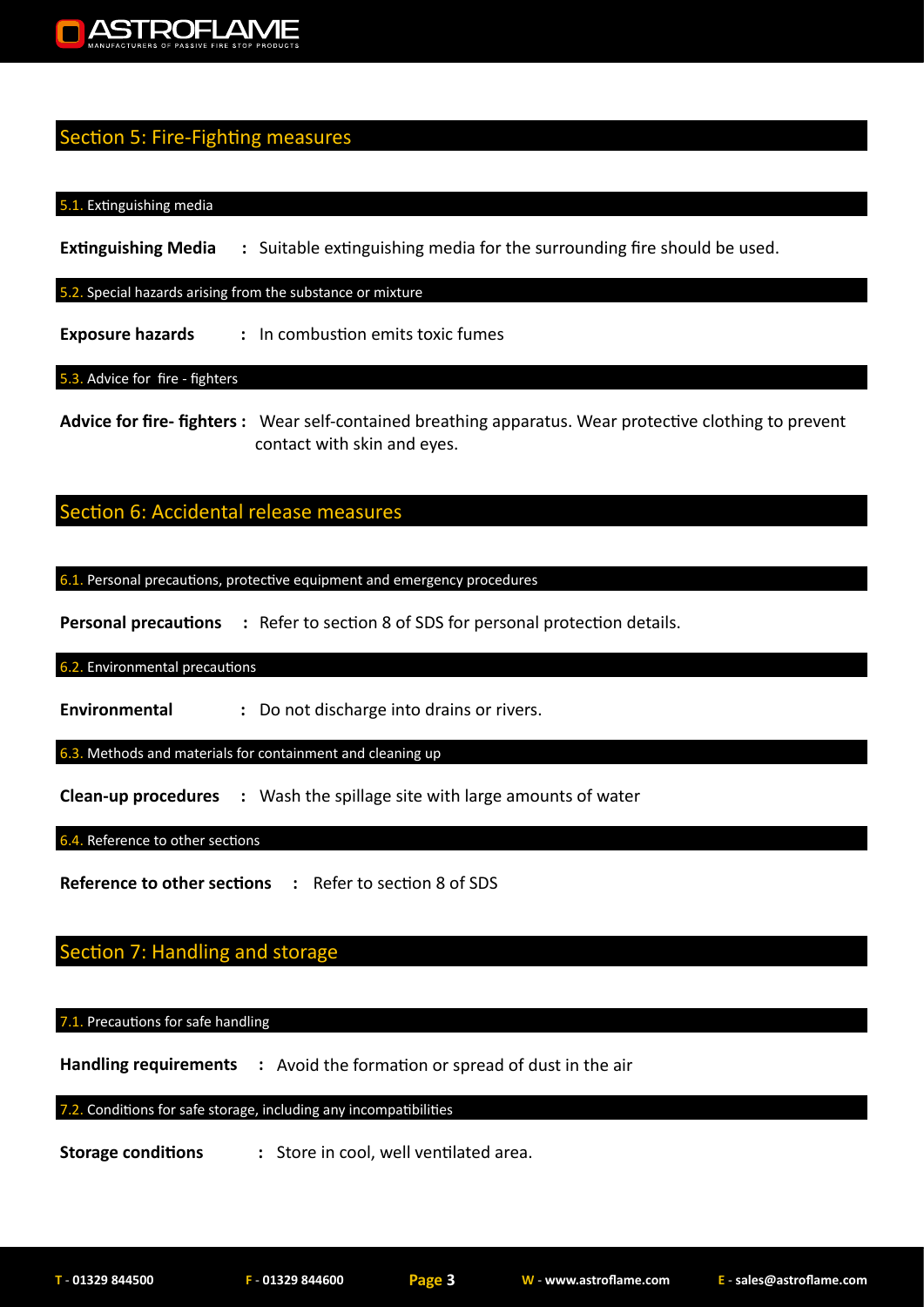## **ASTROFLAME**

#### 7.3. Specific end use(s)

**Specific end use(s) :** No data available

## Section 8: Control parameters/personal protection

#### 8.1. Control parameters

#### **Hazardous ingredients:**

#### **CALCIUM CARBONATE**

#### **Workplace exposure limits: Respirable dust**

|                        | <b>WUINDIALE EXPUSSILE IIIIIILS.</b> | nespliable uust |            |              |  |
|------------------------|--------------------------------------|-----------------|------------|--------------|--|
| <b>State</b>           | 8 hour TWA                           | 15 min. STEL    | 8 hour TWA | 15 min. STEL |  |
| EU                     |                                      |                 |            | 5mg/m3       |  |
| <b>APYRAL</b>          |                                      |                 |            |              |  |
| UK                     |                                      |                 | 4mg/m3     |              |  |
| <b>IOKAL ULTRAFINE</b> |                                      |                 |            |              |  |
| UK                     | 4 mg/m3                              |                 |            |              |  |

#### DNEL/PNEC

**DNEL/PNEC :** No data available

#### 8.2. Exposure controls

| <b>Engineering measures</b>   | $\mathbb{R}^n$       | Ensure there is sufficient ventilation of the area. |
|-------------------------------|----------------------|-----------------------------------------------------|
| <b>Respiratory protection</b> | $\ddot{\phantom{a}}$ | Respiratory protective device with particle filter. |
| <b>Hand protection</b>        | $\mathcal{L}$        | Protective gloves.                                  |
| Eye protection                | $\ddot{\phantom{a}}$ | Safety glasses. Ensure eye bath is to hand.         |
| Skin protection               |                      | Protective clothing.                                |

## 9: Information on basic physical and chemical properties

#### 9.1. Information on basic physical and chemical properties

| <b>State</b>            | : Paste                    |
|-------------------------|----------------------------|
| Colour                  | : Various                  |
| Odour                   | : Barely perceptible odour |
| <b>Relative density</b> | $: 1.56 - 1.66$            |
| рH                      | $: 6.5 - 9$                |

#### 9.2. Other information

**Other information :** No data available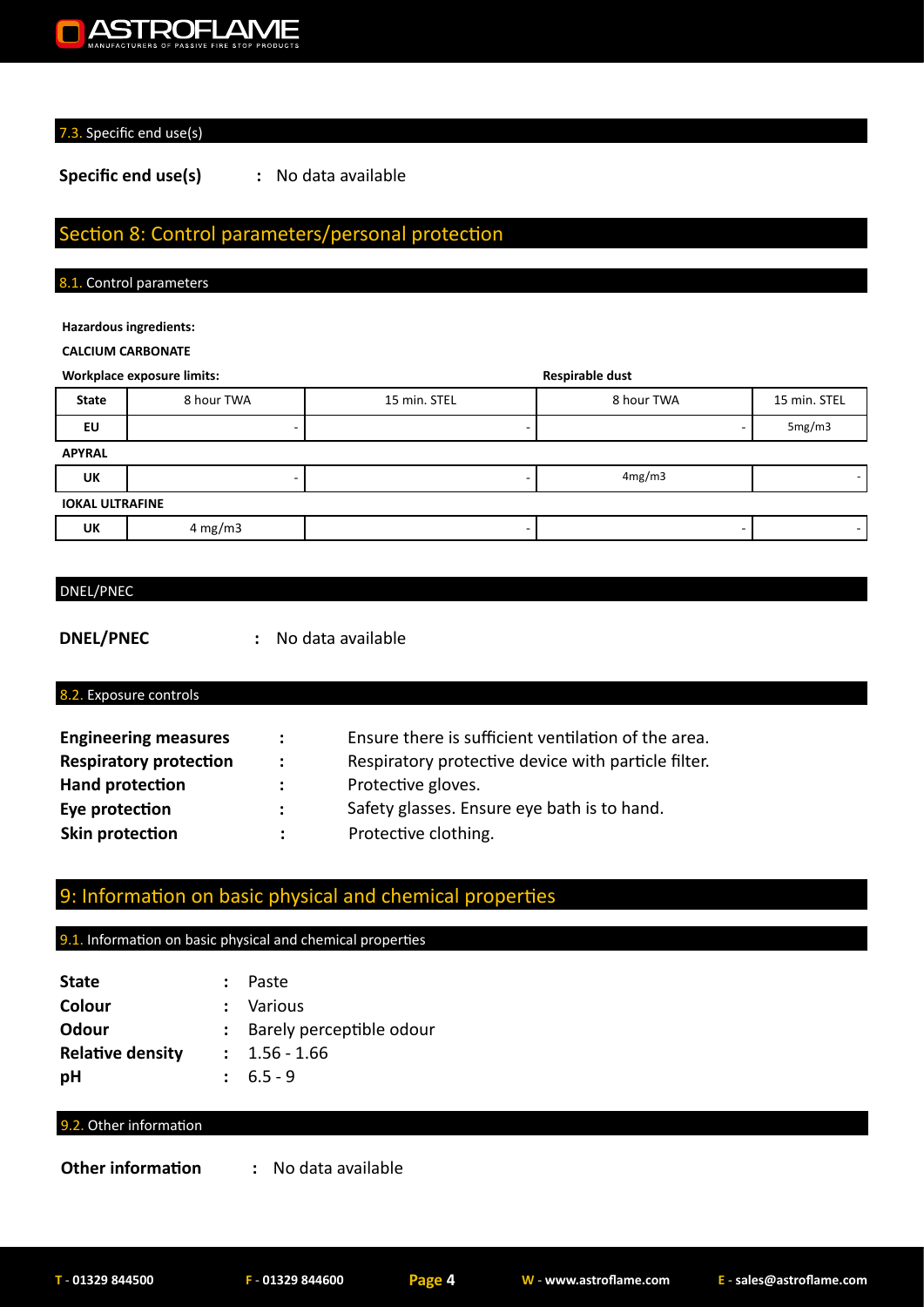

## Section 10: Stability and reactivity

| 10.1. Reactivity                         |   |                                                                                                                                                              |
|------------------------------------------|---|--------------------------------------------------------------------------------------------------------------------------------------------------------------|
| Reactivity                               | ÷ | Stable under recommended transport or storage conditions                                                                                                     |
| 10.2. Chemical Stability                 |   |                                                                                                                                                              |
|                                          |   | <b>Chemical stability :</b> Stable under normal conditions                                                                                                   |
| 10.3. Possibility of hazerdous reactions |   |                                                                                                                                                              |
| <b>Hazardous reactions:</b>              |   | Hazardous reactions will occur under normal transport or storage conditions.<br>Decomposition may occur on exposure to conditions or materials listed below. |
| 10.4. Conditions to avoid                |   |                                                                                                                                                              |
| Conditions to avoid :                    |   | Heat                                                                                                                                                         |
| 10.5. Incompatible materials             |   |                                                                                                                                                              |
| Materials to avoid :                     |   | Strong oxidising agents. Strong acids                                                                                                                        |
| 10.6. Hazardous Decomposition Products   |   |                                                                                                                                                              |

**Haz. decomp. products :** In combustion emits toxic fumes

## Section 11: Toxicological information

#### 11.1. Information on toxicological effects

**Hazardous ingredients:**

| <b>APYRAL</b>          |            |      |      |              |
|------------------------|------------|------|------|--------------|
| <b>INAHLATION</b>      | <b>RAT</b> | LC50 | 7.6  | mg/l         |
| <b>ORAL</b>            | <b>RAT</b> |      | 2000 | mg/kg        |
| <b>IOKAL ULTRAFINE</b> |            |      |      |              |
| <b>ORAL</b>            | <b>RAT</b> | LD50 |      | 5000   mg/kg |

 **Toxicity values: No data available.**

Symptoms/routes of exposure

| <b>Skin Contact:</b> | There may be mild irritation at the site of contact                            |
|----------------------|--------------------------------------------------------------------------------|
| Eye contact :        | There may be irritation and redness                                            |
| Ingestion :          | There may be irritation of the throat                                          |
| Inhalation :         | There may be irritation of the throat with a feeling of tightness in the chest |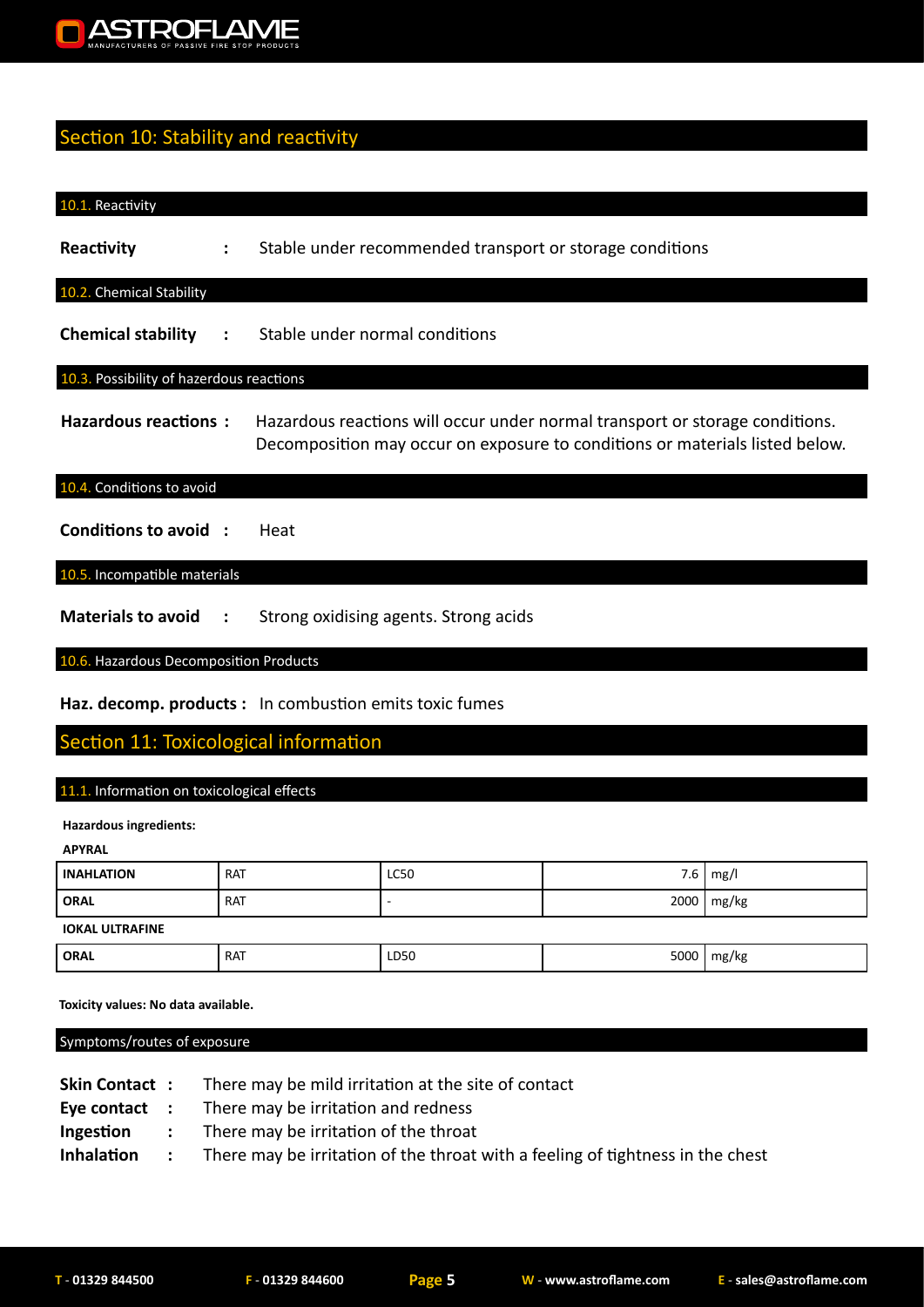

## Section 12: Ecological information

#### 12.1. Toxicity

#### **Hazardous ingredients:**

#### **APYRAL**

| <b>ATLANTIC SALMON</b>                        | 96H EC50    | 100  | mg/l |
|-----------------------------------------------|-------------|------|------|
| Daphnia magna                                 | 48H EC50    | 100  | mg/l |
| <b>GREEN ALGA (Selenastrum capricornutum)</b> | 72H EC50    | 100  | mg/l |
| <b>SALMO TRUTTA</b>                           | <b>LC50</b> | 100  | mg/l |
| <b>IOKAL ULTRAFINE</b>                        |             |      |      |
| ALGAE                                         | 72H EC50    | 200  | mg/l |
| <b>DAPHNIA</b>                                | 49H EC50    | 1000 | mg/l |

FISH 10000 mg/l

#### 12.2. Persistence and Degradability

#### **Persistence and degradability :** Biodergradable

#### 12.3. Bioaccumulative potential

**Bioaccumulative potential :** No bioaccumulation potential

#### 12.4. Mobility in soil

**Mobility** : Readily absorbed into soil.

#### 12.5. Results of PBT and vPvB assessment

**PBT identification :** This product is not identified as a PBT/vPvB substance

12.6. Other adverse effects

**Other adverse effects:** Negligible ecotoxicity

## Section 13: Disposal considerations

#### 13.1. Waste treatment methods

| Disposal operations : | Transfer to a suitable container and arrange for collection by specialised                                                              |
|-----------------------|-----------------------------------------------------------------------------------------------------------------------------------------|
| <b>NB</b>             | disposal company.<br>The user's attention is drawn to the possible existence of regional or national<br>regulations regarding disposal. |